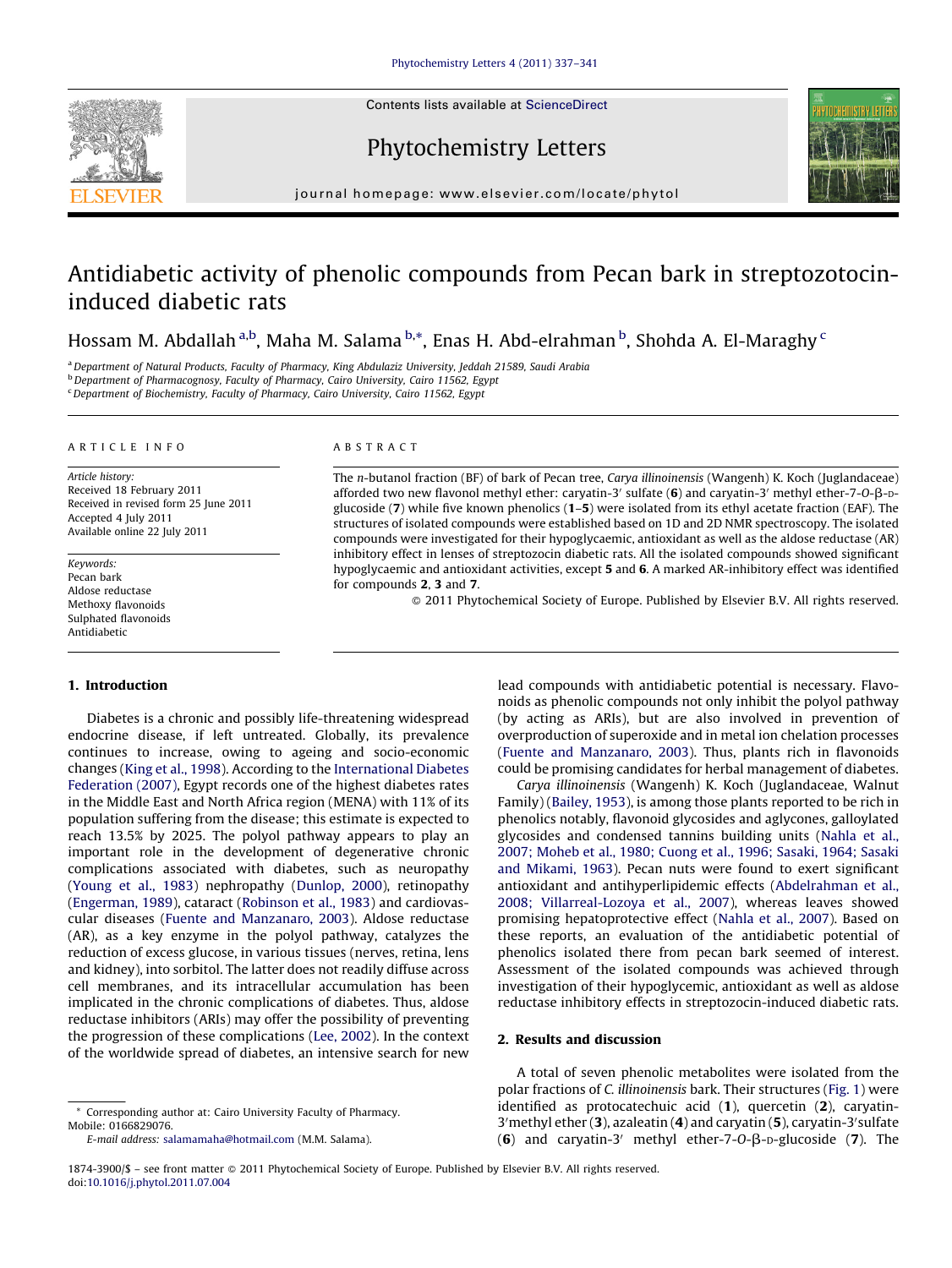<span id="page-1-0"></span>

| Compound $R_1$ $R_2$ |                                            | K3. |                              |
|----------------------|--------------------------------------------|-----|------------------------------|
|                      | $CH_3$ SO <sub>3</sub> H CH <sub>3</sub> H |     |                              |
|                      |                                            |     | $CH_3$ $CH_3$ $CH_3$ Glucose |

Fig. 1. Chemical structure of the compounds isolated from Carya illinoinensis bark.

known isolates (1–5) were readily identified by comparison of their chemical and spectroscopic data (UV, EI-MS, <sup>1</sup>H and <sup>13</sup>C NMR) with those corresponding in the literature.

Compound 6 was obtained as a yellowish amorphous powder. Its negative HRFAB-MS showed a molecular ion peak at  $m/z$  $409.0233$   $[M-H]^-$  (calcd.  $409.0229$ ), corresponding to a molecular formula of  $C_{17}H_{13}O_{10}S^-$ . In positive HRFAB-MS mode, 6 showed a molecular ion peak at  $m/z$  433.0221 [M+H+Na]<sup>+</sup> (calcd. 433.0205) corresponding to a molecular formula of  $\mathsf{C}_{17}\mathsf{H}_{14}\mathsf{O}_{10}\mathsf{S} \mathsf{N}$ a $^+$ .  $^1\mathsf{H}\, \mathsf{N} \mathsf{M} \mathsf{R}$ spectrum of 6 (Table 1) indicated the presence of a disubstituted Bring by an ABX-spin coupling system at  $\delta_H$  7.94 (d, J = 2.1 Hz), 7.65  $(dd, J = 8.7, 2.1 Hz$ , and 6.95  $(d, J = 8.7 Hz)$  for H-2', H-6' and H-5', respectively. Additionally, an AM spin coupling system of two meta coupled proton signals at ( $\delta$ <sub>H</sub> 6.46 and 6.35, each d, J = 1.8) were characteristic for H-8 and H-6, respectively in a 5,7 disubstituted A ring. The presence of two methyl ether groups was evidenced by two singlet signals at  $\delta_H$  3.74 and 3.83, each integrated for three protons. The absence of 5-hydroxyl signal at 12 ppm confirmed presence of methyl ether at this position. These data were compatible with a structure of 3,5-dimethyl ether-3',4' disubstituted B-ring flavonol [\(Mabry](#page-4-0) et al., 1970). In addition, typically 17

Table 1

| NMR spectrospic data (400 MHz, solvent) for compounds $(6)$ and $(7)$ . |  |  |  |  |  |  |  |  |  |
|-------------------------------------------------------------------------|--|--|--|--|--|--|--|--|--|
|-------------------------------------------------------------------------|--|--|--|--|--|--|--|--|--|

carbon signals were similar to those of Caryatin (5) except for the resonance of ring B carbons that showed a typical shift due to the presence of a sulfate group [\(Barron](#page-4-0) et al., 1988): ca. 4.5 ppm upfield for the ipso carbon  $(C-3')$  and ca. 7.0, 3.5, 1.5 and 5.0 ppm downfield for C-2', C-4', C-5' and C-6', respectively. The effect of etherification at C-3 position was confirmed by the downfield location of C-3  $(\sim +3$  ppm) relative to that of free 3-OH and the presence of an intrinsic downfield methyl ether signal at  $\delta_c$  59.7 [\(Agrawal,](#page-4-0) 1989). This was further confirmed by the observation of the three-bond correlation peak between the methyl ether protons signal at  $\delta_{\rm H}$ 3.74 and the C-3 signal at  $\delta_c$  139.9. Similarly, the connectivity of the methyl ether group to C-5 was further proved by the correlation peak of methyl ether protons signal at  $\delta_H$  3.83 and C-5 at  $\delta_c$  160.7. On the basis of the previous data together with UV data ([Mabry](#page-4-0) et al., 1970), compound 6 could be identified as caryatin-3' sulfate.

Compound 7 was obtained as a yellowish amorphous powder. Acid hydrolysis and GC were used to identify the sugar constituent of the compound. Compound 7 was acid hydrolyzed and the resulting sugar moieties were extracted, derivatized, and analyzed using GC along side with authentic sugars. The absolute configuration of the sugar was determined according to the method described by Hara et al. [\(1987\).](#page-4-0) Based on the retention time of the authentic sugars, p-glucose was identified as the only sugar moiety in compound 7 (Hara et al., [1987\)](#page-4-0). NMR data indicated that the sulfate group in  $6$  was replaced by a methyl ether group in 7. This was further supported by the observation of the three-bond correlation peak between this methyl protons signal at  $\delta_H$  3.85 and the C-3' signal at  $\delta_C$  147.4 in the HMBC spectrum. The 1D and 2D NMR spectroscopic data, confirmed the aglycone moiety as quercetin 3,5,3'-tri methyl ether. One anomeric proton signal was assigned at  $\delta_H$  5.07 (d, J = 7.2 Hz,  $\beta$ -glucosyl). The connectivity of glucose moiety to C-7 was deduced from the downfield shift of both signals of H-8 at  $\delta_H$  6.89 and H-6 at  $\delta_H$  6.58 compared to compound 6. This was further confirmed by the long-range threebond HMBC correlation between H-1<sup>n</sup> at  $\delta_H$  5.07 and C-7 at  $\delta_C$ 161.4 of the aglycone. The sugar moiety was deduced to have a  $\beta$ -<sup>4</sup>C<sub>1</sub>-pyranose stereo structure based on *J*-values of the anomeric

| Compound $(6)$ |                              |            | Compound (7)             |                    |                              |                            |                   |
|----------------|------------------------------|------------|--------------------------|--------------------|------------------------------|----------------------------|-------------------|
| Position       | $\delta_H$ ( <i>J</i> in Hz) | $\delta_c$ | <b>HMBC</b> <sup>a</sup> | Position           | $\delta_H(J \text{ in } Hz)$ | $\delta_c$                 | HMBC <sup>a</sup> |
| 2              |                              | 151.3, C   |                          | 2                  |                              | 152.1, C                   |                   |
| 3              |                              | 139.9, C   |                          | 3                  |                              | 139.9, C                   |                   |
| 4              |                              | 172.1, C   |                          | 4                  |                              | 172.1, C                   |                   |
| 5              |                              | 160.7, C   |                          | 5                  |                              | 160.2, C                   |                   |
| 6              | 6.35, $d(1.8)$               | 96.1, CH   | 5,7,8,10                 | 6                  | 6.58, $d(2.1)$               | 96.7, CH                   | 7,8,10            |
|                |                              | 162.4, C   |                          |                    |                              | 161.4, C                   |                   |
| 8              | 6.46, $d(1.8)$               | 94.7, CH   | 6,7,9,10                 | 8                  | 6.89, $d(2.1)$               | 95.9, CH                   | 6,7,9,10          |
| 9              |                              | 157.9, C   |                          | 9                  |                              | 157.6, C                   |                   |
| 10             |                              | 107.3, C   |                          | 10                 |                              | 109.0, C                   |                   |
| 1'             |                              | 121.3, C   |                          | 1'                 |                              | 120.9, C                   |                   |
| $2^{\prime}$   | 7.94, $d(2.1)$               | 122.3, CH  | 2,3',4',6'               | $2^{\prime}$       | 7.62, $d(1.8)$               | 111.7, CH                  | 4',2,6'           |
| $3'$           |                              | 140.9, C   |                          | 3'                 |                              | 147.4, C                   |                   |
| $4^{\prime}$   |                              | 151.1, C   |                          | $4^{\prime}$       |                              | 149.1, C                   |                   |
| 5'             | 6.95, $d(8.7)$               | 117.0, CH  | 1', 3', 4'               | 5'                 | 6.93, $d(8.4)$               | 115.5, CH                  | 3', 6'            |
| 6'             | 7.65, dd (8.7, 2.1)          | 124.6, CH  | 2,2',4'                  | 6'                 | 7.53, dd (8.7, 2.1)          | 121.6, CH                  | 4', 2, 2'         |
| 5-OMe          | 3.83, s                      | 55.8       | 5                        | 1 <sup>''</sup>    | 5.07, d (7.2)                | 99.9, CH                   | 7                 |
| 3-OMe          | 3.74, s                      | 59.2       | 3                        | 2 <sup>''</sup>    | 3.25, t                      | 73.1, CH-OH                |                   |
|                |                              |            |                          | 3''                | 3.25, t                      | 76.6, CH-OH                |                   |
|                |                              |            |                          | $4^{\prime\prime}$ | 3.11                         | 69.8, CH-OH                |                   |
|                |                              |            |                          | 5''                |                              | 77.4, CH                   |                   |
|                |                              |            |                          | 6''                | 3.42, d                      | 60. 7, CH <sub>2</sub> -OH |                   |
|                |                              |            |                          | 5-OMe              | 3.85, s                      | 55.7 <sup>b</sup>          | 5                 |
|                |                              |            |                          | 3-OMe              | 3.77, s                      | 59.2                       | 3                 |
|                |                              |            |                          | $3'$ -OMe          | 3.85, s                      | $56.1^{\rm b}$             | 3'                |

<sup>a</sup> HMBC correlations are from carbon(s) stated to the indicated proton.

**b** Results may be interchanged.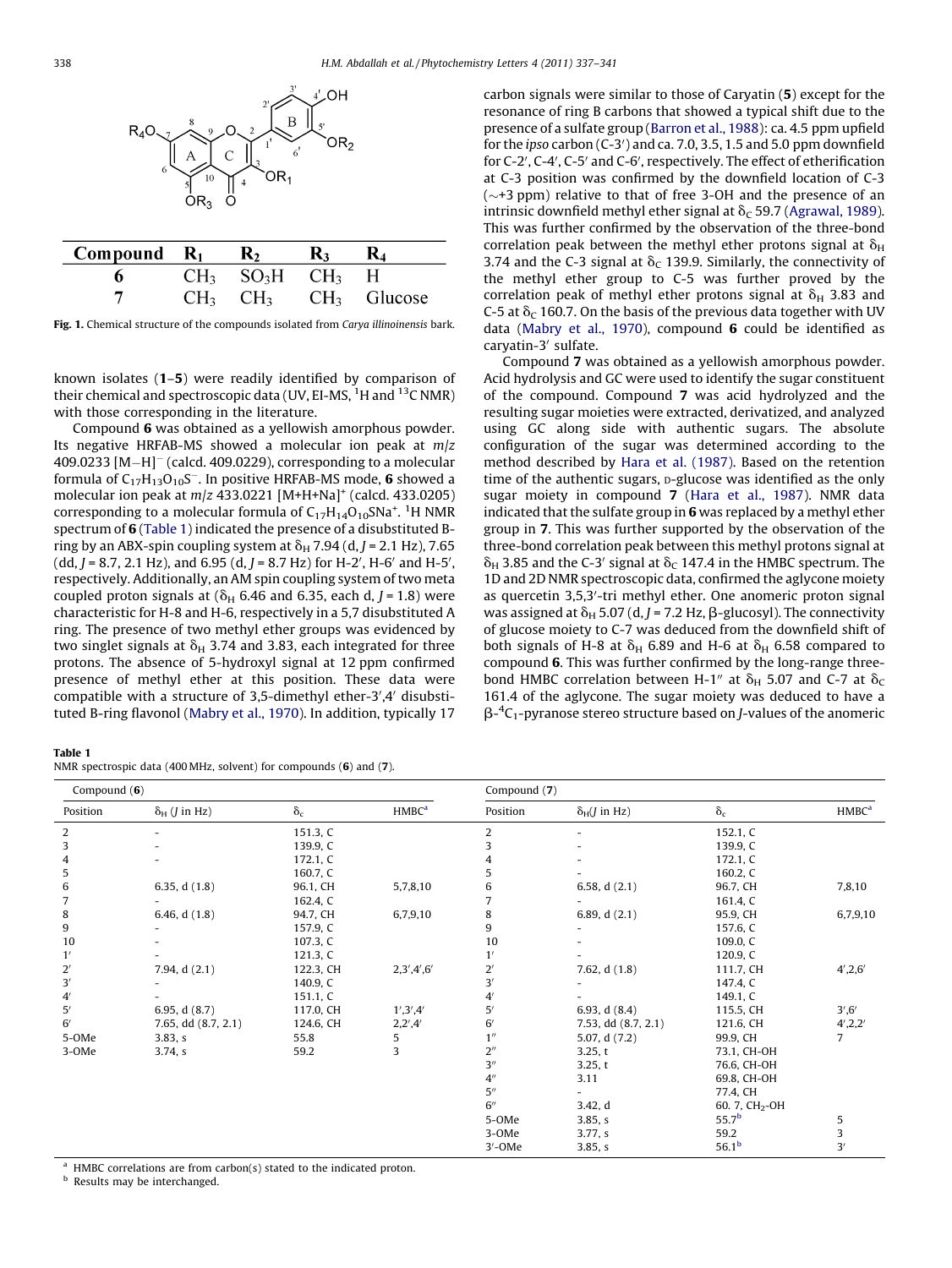

Fig. 2. Effect of oral administration of the isolated compounds (1–7) on blood glucose levels in STZ-induced diabetic rats. All values are expressed as means SEM of 6 observations. (a) Significant difference from normal control group at  $P < 0.005$ . (b) Significant difference from control diabetic group at  $P < 0.005$  m normal control group at  $P < 0.005$ .



Fig. 3. Effect of oral administration of the isolated compounds (1–7) on blood glycated Hb in STZ-induced diabetic rats. All values are expressed as means SEM of 6 observations. (a) Significant difference from normal control group at  $P < 0.005$ . (b) Significant difference from control diabetic group at  $P < 0.005$  m normal control group at  $P < 0.005$ .

proton and  $\delta$ -values of its  $^1\mathrm{H}$  and  $^{13}$ C-resonances [\(Table](#page-1-0) 1). On the basis of the previous data, compound 7 could be identified as caryatin-3<sup> $\prime$ </sup> methyl ether-7-O- $\beta$ -D-glucoside. This is the first report for isolating compounds 6 and 7.

Sterptozotocin is well known for its selective pancreatic islets  $\beta$ cell cytotoxicity. It produces oxygen free radicals in the body, which causes pancreatic injury and could be responsible for increased blood glucose level. In case of diabetic rats under study, the blood glucose and HbA1c levels were increased with significant decrease in serum insulin compared to normal rats (Figs. 2–4). However, the oral administration of all isolated compounds (except compounds 5 and 6)led to a statistically significant hypoglycemic effect relative to glibenclamide (Fig. 2), where compounds 3 and 7 were the most potent. Moreover, treatment with the isolated compounds (except compounds 5 and 6) resulted in a significant decrease in HbA1C level



Fig. 4. Effect of oral administration of the isolated compounds (1–7) on blood insulin levels in STZ-induced diabetic rats. All values are expressed as means SEM of 6 observations. (a) Significant difference from normal control group at  $P < 0.005$ . (b) Significant difference from control diabetic group at  $P < 0.005$  m normal control group at  $P < 0.005$ .



Fig. 5. Effect of oral administration of the isolated compounds (1-7) on lens AR levels in STZ-induced diabetic rats. All values are expressed as means SEM of 6 observations. (a) Significant difference from normal control group at  $P < 0.005$ . (b) Significant difference from control diabetic group at  $P < 0.005$  m normal control group at  $P < 0.005$ .

(Fig. 3). This might attribute to the improvement of glycemic status. On the other hand, treatment with isolated compounds revealed that only compounds 3 and 7 showed significant increase in serum insulin level, while the rest of tested compounds did not alter its level (Fig. 4). During hyperglycemic event, the elevated glucose level enhances the activity of AR, which catalyzes the reduction of glucose into sorbitol. In this study, AR activity in diabetic rat lens was significantly increased as compared to normal rats. Compounds 2, 3 and 7 exhibited a marked AR inhibitory effect in lenses (Fig. 5). The catechol moiety on the B ring of flavonols plays an important role against AR enzyme [\(Matsuda](#page-4-0) et al., 2002) although it is not sufficient by itself, and this confirms the inactivity of compounds 4–6 as ARIs. Furthermore, the methyl ether groups at  $3, 5, 3'$  may be responsible for potentiation of the activity as in  $(3)$  which showed higher activity than its demethylated derivative  $(2)$ . In contrast, an OH group at C-4<sup> $\prime$ </sup> was important for AR inhibitory property. Finally, the presence of neighboring O-methyl group in phenolics generally inhibited the AR activity ([Chethan](#page-4-0) et al., 2008). The increased activity of AR in the diabetic rats under study resulted in the decrease of NADPH/NADP+ ratio, which has an impact on other NADPH-dependent enzymes, such as glutathione reductase (GSH). This decrease in GSH may be also due to an impaired ability of the lens to concentrate amino acids required for GSH biosynthesis coupled to faster GSH efflux under hyper osmotic condition. Furthermore, elevation of lens MDA level ([Fig.](#page-3-0) 7) suggests enhanced lipid peroxidation leading to tissue damage and failure of antioxidant defense mechanisms to prevent the formation of excessive free radicals [\(Amresh](#page-4-0) et al., 2007). The isolated compounds as ARIs have beneficial effects on lens GSH level in experimental models of diabetes and galactosemia, by elimination of osmotic stress (prevention of lens polyol accumulation), which is essentially required for normalization of GSH level ([Obrosova](#page-4-0) and Stevens, 1999). The isolated compounds (except for 5 and 6) exerted an antioxidant activity through increasing GSH and decreasing MDA [\(Figs.](#page-3-0) 6–7).

In conclusion, the possible mechanism by which the isolated compounds exert their hypoglycemic effect could be by: induction of pancreatic insulin secretion from  $\beta$ -cell of islets of Langerhans, their antioxidant effect and AR inhibitor effect. Moreover, compounds 3 and 7 isolated from pecan bark could be a good source for medical foodstuffs and lead compound as alternatives for ARIs currently used. Furthermore, this is the first report of the isolation and biological activity of compounds 6 and 7.

## 3. Experimental

## 3.1. General

Pure samples were separately measured as MeOH solutions with different diagnostic shift reagents [\(Mabry](#page-4-0) et al., 1970) on a UV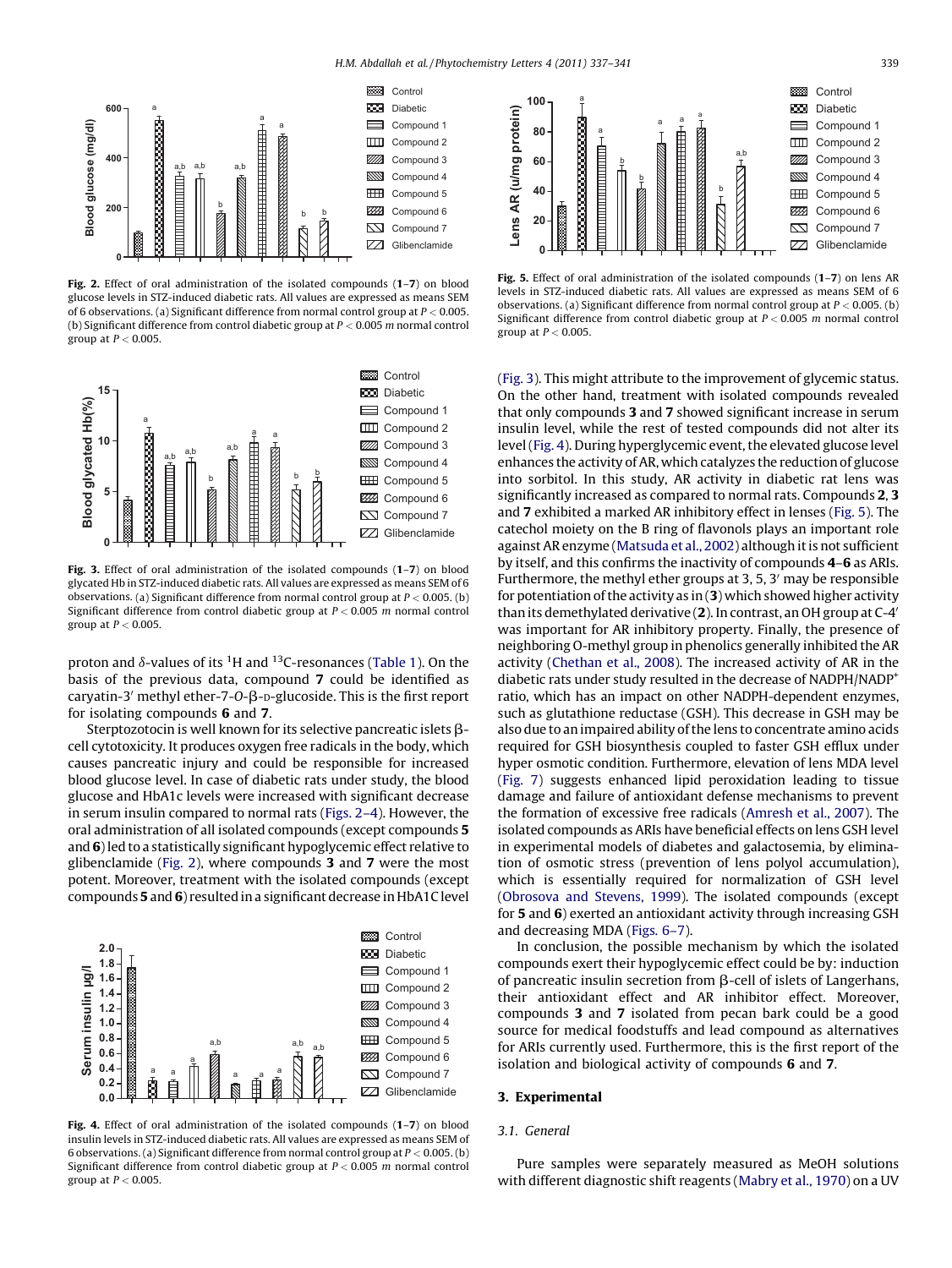<span id="page-3-0"></span>

Fig. 6. Effect of oral administration of the isolated compounds (1–7) on lens GSH levels in STZ-induced diabetic rats. All values are expressed as means SEM of 6 observations. (a) Significant difference from normal control group at  $P < 0.005$ . (b) Significant difference from control diabetic group at  $P < 0.005$  m normal control group at  $P < 0.005$ .

IKON 940 spectrophotometer. HR-FABMS was measured in the JOEL JMX-AX 505, HAD mass spectrophotometer at an ionization voltage of 70 eV. ESI-MS were measured in Agilent 6320, Ion Trap MS. NMR analyses were run on JEOL GLM 300 and JEOL JNM ECA 500 MHz spectrometers relative to TMS in DMSO.

An HP 6890 GC (Hewlett-Packard, USA) equipped with a 60 m DB-1- (J&W Scientific, 0.25 mm ID, 0.25 µm film thickness). Samples were injected in the splitless mode, an inlet and transfer line temperature of 250 $\degree$ C, and a constant He flow of  $1.0$  ml min $^{-1}$ . Separation was achieved with a temperature program with an initial temperature of 80 $\degree$ C and initial time of 2 min, which was then ramped to 315 °C at 5 °C min<sup>-1</sup> and held at  $315$  °C for 12 min.

### 3.2. Material

#### 3.2.1. Plant material

Samples of the bark of C. illinoinensis (Wangenh) K. Koch, were collected in April 2006 from the trees in the yellow mountain area, Giza, Egypt. The identity of the plant was authenticated by the agriculture engineer Therése Labib, Orman Garden, Cairo, Egypt. A voucher specimen (No. C-5) is kept in the herbarium of the Pharmacognosy Department, Faculty of Pharmacy, Cairo University.

## 3.2.2. Reference materials

Reference sugar samples ( $D$  and  $L$ -glucose),  $L$ -cysteine methyl ester hydrochloride and TMS-HT kit (hexamethyldisilazane– trimethylchlorosilane (HMDS–TMCS) were commercially obtained from (Sigma–Aldrich Chemical Co., Steinheim, Germany).



Fig. 7. Effect of oral administration of the isolated compounds (1–7) on lens MDA levels in STZ-induced diabetic rats. All values are expressed as means  $\pm$  SEM of 6 observations. (a) Significant difference from normal control group at  $P < 0.005$ . (b) Significant difference from control diabetic group at  $P < 0.005$  m normal control group at  $P < 0.005$ .

#### 3.3. Animals

Adult male albino rats (180–200 g) Wistar strain rats were purchased from laboratory animals' house of National Cancer Institute, Cairo-Egypt. They were housed in the central animal house of Faculty of Pharmacy, Cairo University, Cairo, Egypt. Rats were fed on a standard laboratory diet and water ad libitum and maintained at 22  $\degree$ C temperature, 85% relative humidity, and a 12 h day and night cycle. Animal experiments were carried out following the nationally accepted ethical guidelines for the care of laboratory animals.

## 3.4. Extraction, isolation and identification

The air-dried powdered bark of C. illinoinensis (2 kg) was extracted with 70% EtOH (61  $\times$  11) at 70 °C under reflux. The ethanolic extract was evaporated under reduced pressure to give 180 g of a dark brown residue. The residue was suspended in water (200 ml) and the soluble fraction was partitioned successively with hexane (4 ml  $\times$  500 ml), chloroform (4 ml  $\times$  500 ml), ethyl acetate  $(7 \text{ ml} \times 500 \text{ ml})$ , and *n*-butanol  $(7 \text{ ml} \times 500 \text{ ml})$ . EAF  $(23 \text{ g})$ was chromatographed over Silica gel 60H (Sigma) VLC (Ø 10 cm  $\times$  20 cm, 150 g) with CH<sub>2</sub>Cl<sub>2</sub>, CH<sub>2</sub>Cl<sub>2</sub>–EtOAc mixtures, EtOAc and EtOAc–MeOH mixtures with gradient increase of polarity up to 100% methanol. Similar fractions were pooled to give seven main fractions. Fraction I (3 g) was subjected to repeated chromatographic fractionations; CC on Sephadex LH-20 with MeOH as an eluent, CC on Silica gel  $100C_{18}$ - reversed phase (70-230 mesh, Fluka using MeOH: water, 3:7 as an eluent) to afford compounds 1 (115 mg) and compound 2 (58 mg). Fraction II (2 g) was rechromatographed on a Silica gel  $100C_{18}$ – reversed phase (70–230 mesh, Fluka) column using MeOH: $H<sub>2</sub>$ O, 2:8 as an eluent to afford compound 3 (40 mg). Fraction III (1 g) was subjected to purification twice on CC Sephadex LH-20 with n-BuOH–HOAc–H2O (4:1:5, top layer) and Sephadex LH-20 column using 80% MeOH respectively to yield compound  $4(17 \text{ mg})$ . Fraction IV  $(1.2 \text{ g})$  was repeatedly fractionated on CC Sephadex LH-20 with 70% MeOH, to afford compound 5 (20 mg).

BF (6 g) was fractionated on a polyamide column (12 cm  $\times$  115 cm, 400 g), eluted with H<sub>2</sub>O followed by a gradient of H2O/MeOH mixtures up to 100% MeOH. Similar fractions were pooled together to yield five collective fractions (I–V). Fraction II (1.5 g) was chromatographed on a sephadex LH-20 column with MeOH, followed by silica gel  $100C_{18}$ – reversed phase (70–230 mesh, Fluka) for column chromatography using MeOH: $H_2O$ , 2:8 as an eluent to afford compounds 6 (23 mg) and compound 7 (28 mg).

Caryatin-3'-sulfate  $(6)$ : yellow amorphous powder; (c,MeOH); UV (MeOH)  $\lambda_{\text{max}}$  (log  $\varepsilon$ ) 340<sub>(2.7)</sub>, 260<sub>(2.76)</sub>, 210 (sh)<sub>(2.9)</sub> nm. For <sup>1</sup>H NMR (300 MHz, DMSO-d6),  $^{13}$ C NMR (75 MHz, DMSO-d6) and HMBC (DMSO-d6): see [\(Table](#page-1-0) 1). HR-FABMS (negative):  $m/z$ 409.0233 (calcd. for [M]<sup>-</sup>: 409.0229), HR-FABMS (positive): m/z 433.0221 (calcd. for [M+H+Na]<sup>+</sup>: 433.0205).

Caryatin-3'-methyl ether-7-O-β-D-glucopyranoside (7): yellow amorphous powder; UV (MeOH)  $\lambda_{\text{max}}$  (log  $\varepsilon$ ) 350<sub>(2.74)</sub>, 330<sub>(2.88)</sub>, 260<sub>(2.98)</sub> nm. For <sup>1</sup>H (300 MHz, DMSO-d6), <sup>13</sup>C NMR (75 MHz, DMSO-d6) and HMBC (DMSO-d6): see ([Table](#page-1-0) 1). ESI-MS (negative):  $m/z$  506.14 (calcd. for [M]<sup>-</sup>: 506.46).

#### 3.5. Assessment of diabetes

Diabetes was induced in overnight fasted by a single intraperitoneal injection of a freshly prepared solution of streptozocin (STZ) ([Wohaieb](#page-4-0) and Godin, 1987). Blood samples were obtained from the tips of the rats' tails. Each rat with a blood glucose level above 250 mg/dl was considered diabetic. The